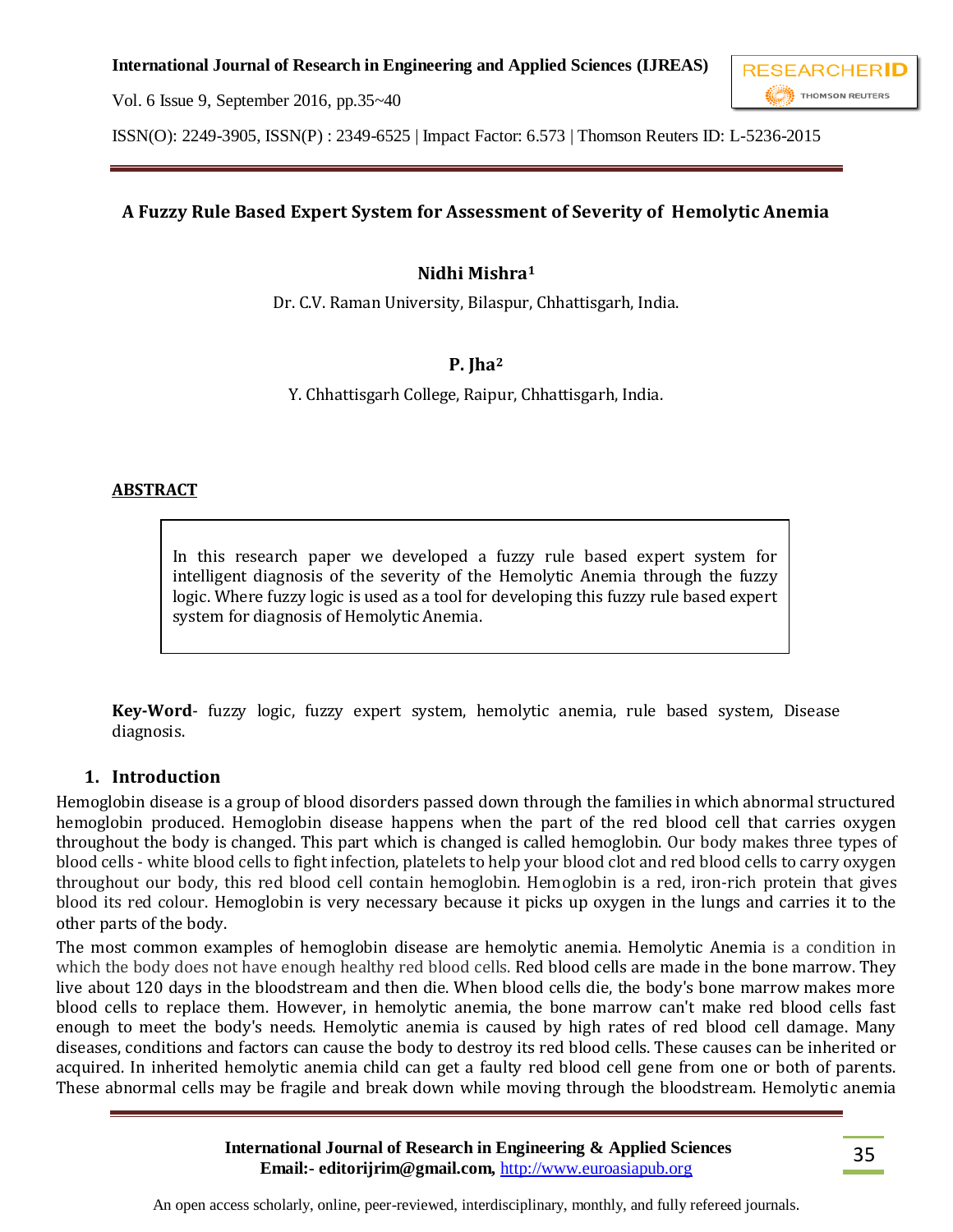Vol. 6 Issue 9, September - 2016

ISSN(O): 2249-3905, ISSN(P) : 2349-6525 | Impact Factor: 6.573

often can be successfully treated or controlled but inherited forms of hemolytic anemia are lifelong conditions that may require ongoing treatment. Hemoglobin C is an abnormal form of hemoglobin associated with hemolytic anemia. The most common symptom of hemolytic anemia is tiredness, shortness of breath, dizziness, headache, jaundice, paleness of skin, chest pain and fever [1], [2].

## **2. Methodology**

Fuzzy logic is a method to provide specific path for diagnosis and decision making because of their approaches to deal with uncertainties and ambiguity in the knowledge and information. In the world of medicine fuzzy logic play an important role. FL is based on Fuzzy Set Theory that was established by Lofti A. Zadeh in 1965 [5] [6]. Fuzzy set theory and fuzzy logic are highly suitable for developing rule based system in medical field for diagnosis of diseases. In this research paper we design a fuzzy rule based system for diagnosis of hemolytic anemia. Basically Fuzzy Rules are linguistic IF-THEN constructions that have the general form "IF A THEN B". A is called the premise and B is the consequence of the rule [4].

Designing of Fuzzy Rule Based System, we take the six symptoms which are related and mostly used for the diagnosis of hemolytic anemia are:

1. Level of hemoglobin 'A' 2.Presence of hemoglobin C 3.Tiredness/weakness 4.Jaundice 5.Chest pain 6.Fever. These six symptoms were used as an input in fuzzy rule based system. Based on these symptoms severity of hemolytic anemia was predicted as an output [3].

## **2.1. Database for Fuzzy Rule Based System For Diagnosis Of Hemolytic Anemia**

For the six symptoms, six input variables and one output variable "Severity of Hemolytic Anemia" was created. The input variables (Symptoms) were divided in to membership functions, which is define as follows (with membership value)

#### **2.2. Input variable and their membership value-**

| 1. Level of hemoglobin A -    | Low- $0-5$<br>Med- $5-10$ |
|-------------------------------|---------------------------|
| 2. Presence of hemoglobin C - | Present - 1               |
|                               | Absent - 0                |
| 3. Tiredness/weakness -       | Mild $-0-4$               |
|                               | Moderate - 3-7            |
|                               | Sever - $6-10$            |
| 4. Jaundice -                 | Mild $-0-3$               |
|                               | Moderate - 2-6            |

#### **International Journal of Research in Engineering & Applied Sciences Email:- editorijrim@gmail.com,** http://www.euroasiapub.org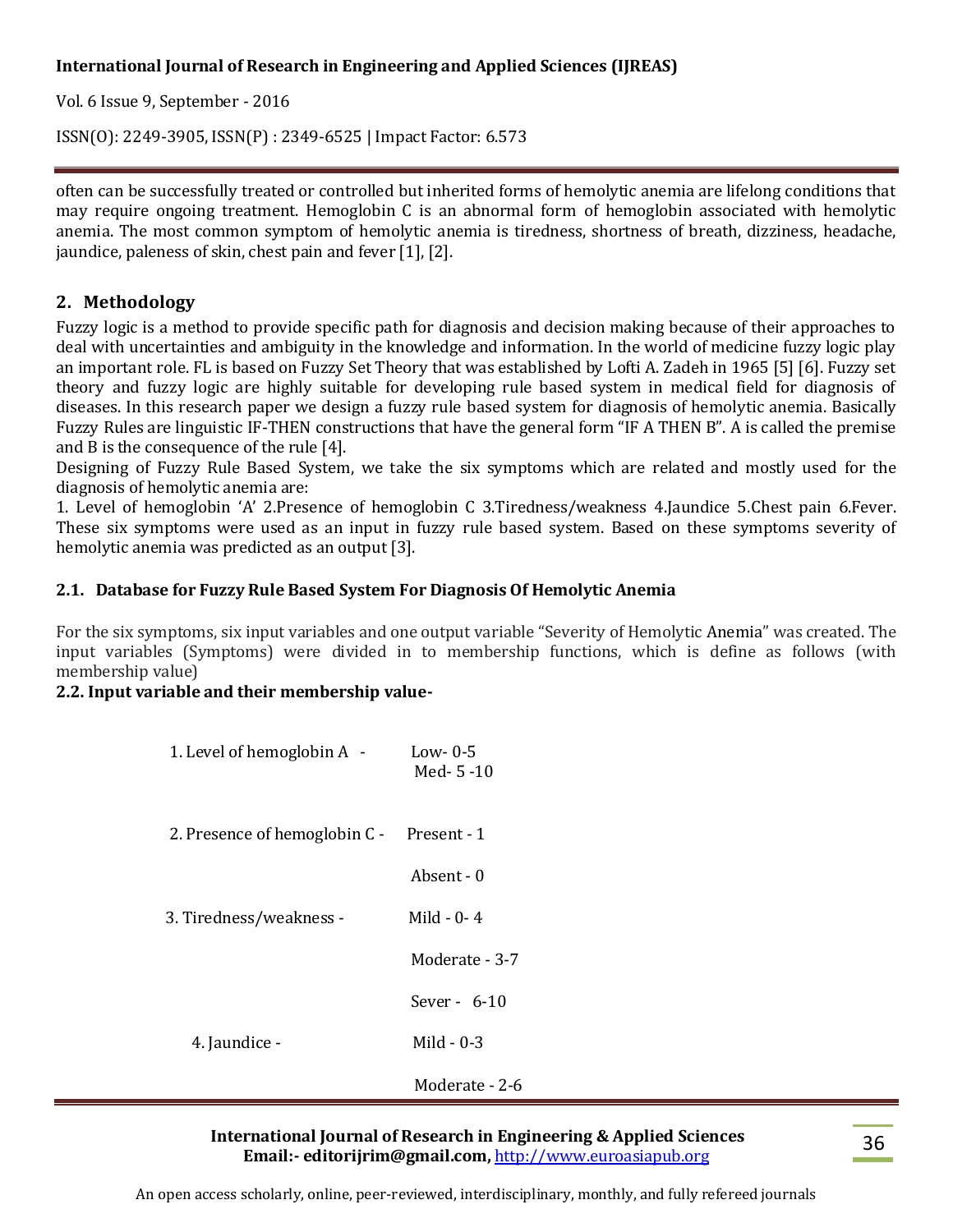Vol. 6 Issue 9, September - 2016

ISSN(O): 2249-3905, ISSN(P) : 2349-6525 | Impact Factor: 6.573

|                 | Sever - 5-10   |
|-----------------|----------------|
| 5. Chest pain - | Mild $-0-3$    |
|                 | Moderate - 2-7 |
|                 | Sever - $6-10$ |
| $6.$ Fever -    | Mild $-0-4$    |
|                 | Moderate -3-8  |
|                 | Sever - 7-10   |

#### **2.3. Output variable and their membership value-**

In this system, we have considered a different output variable, which divides in to 4 fuzzy sets namely normal , subclinical , minor, major and range for these membership function is 0 to 100.fuzzy set normal and major are of trapezoidal and another two sets are of triangular shape as in Figure 1.



On the basis of the input and output variables, 10 rules were constructed by selecting an item in each input and output variable box and one connection (AND).

> **International Journal of Research in Engineering & Applied Sciences Email:- editorijrim@gmail.com,** http://www.euroasiapub.org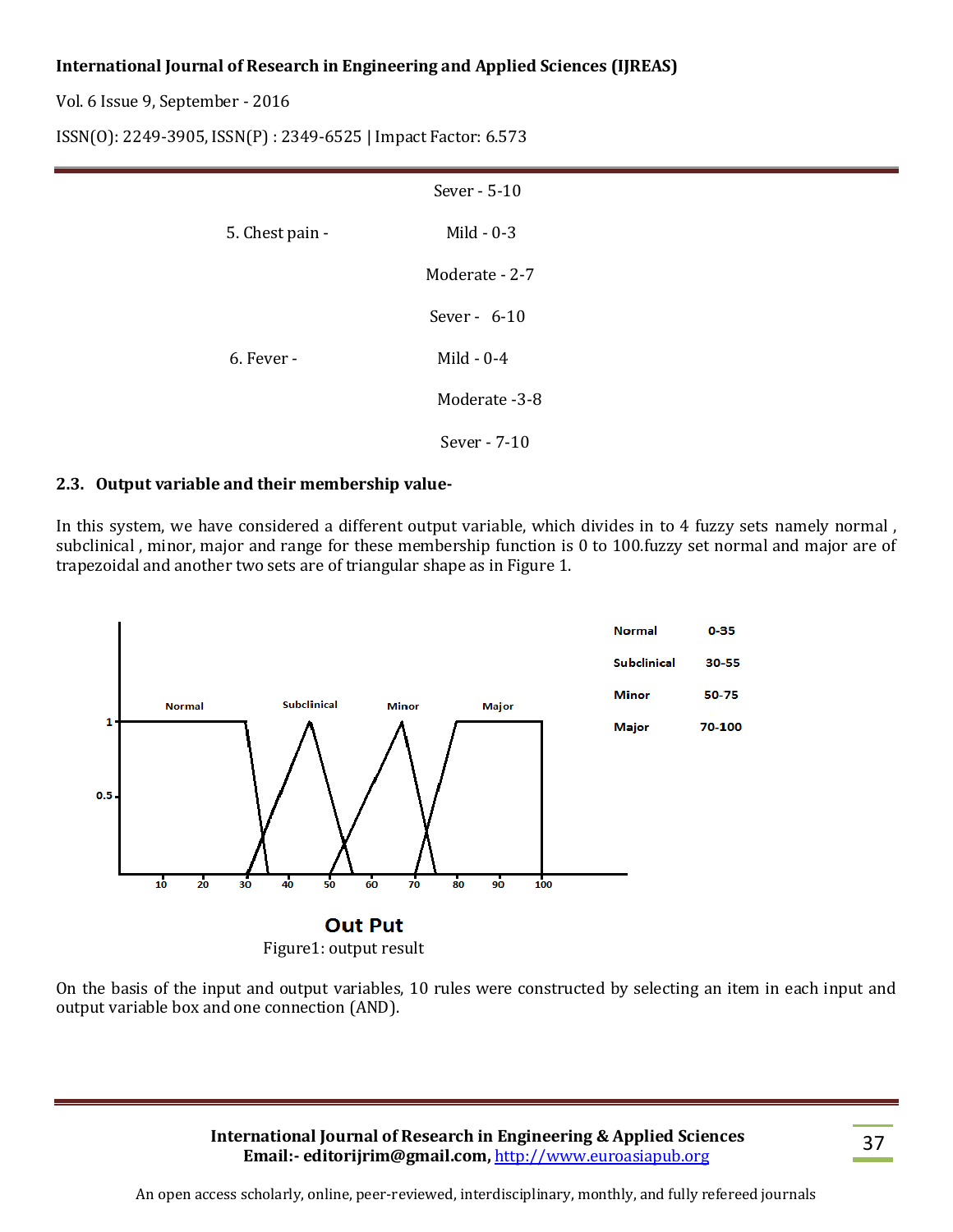Vol. 6 Issue 9, September - 2016

ISSN(O): 2249-3905, ISSN(P) : 2349-6525 | Impact Factor: 6.573

### **2.4. Fuzzy Rule Base**

The fuzzy rules for this research were developed with the assistance of domain experts (medical doctors) who are experts in the field of medicine. This Rule based system has more than 50 fuzzy rules. Sample fuzzy rule base for hemolytic anemia diagnosis is given below-

- 1. If Hb (hemoglobin) A low and Hb (hemoglobin) C is absent and weakness is moderate and jaundice is mild and chest pain is moderate and fever is mild then result (condition of severity of hemolytic anemia) is subclinical.
- 2. If Hb A medium and Hb C is absent and weakness is mild and jaundice is mild and chest pain is mild and fever is moderate then result (condition of severity of hemolytic anemia) is no hemolytic anemia.
- 3. If Hb A low and Hb C is present and weakness is moderate and jaundice is moderate and chest pain is severe and fever is medium then result (condition of severity of hemolytic anemia) is major hemolytic anemia.
- 4. If Hb A low and Hb C is absent and weakness is severe and jaundice is severe and chest pain is moderate and fever is severe then result (condition of severity of hemolytic anemia) is minor hemolytic anemia.
- 5. If Hb A low and Hb C is absent and weakness is high and jaundice is mild and chest pain is moderate and fever is moderate then result (condition of severity of hemolytic anemia) is subclinical stage.
- 6. If Hb A low and Hb C is absent and weakness is medium and jaundice is mild and chest pain is moderate and fever is mild then result (condition of severity of hemolytic anemia) is no hemolytic anemia.
- 7. If Hb A medium and Hb C is present and weakness is moderate and jaundice is severe and chest pain is moderate and fever is severe then result (condition of severity of hemolytic anemia) is major hemolytic anemia.
- 8. If Hb A medium and Hb C is absent and weakness is mild and jaundice is severe and chest pain is severe and fever is moderate then result (condition of severity of hemolytic anemia) is minor hemolytic anemia.
- 9. If Hb A low and Hb C is absent and weakness is moderate and jaundice is mild and chest pain is severe and fever is severe then result (condition of severity of hemolytic anemia) is subclinical stage.
- 10. If Hb A medium and Hb C is present and weakness is severe and jaundice is severe and chest pain is severe and fever is severe then result (condition of severity of hemolytic anemia) is major hemolytic anemia.
- 11. If Hb A medium and Hb C is not present and weakness is high and jaundice is moderate and chest pain is severe and fever is high then result (condition of severity of hemolytic anemia) is major hemolytic anemia.

## **3. Testing of the Fuzzy Rule Based System**

About 15 patient's data are collected for results. Table no.1 shows the data about all patients and its diagnosis result obtained from the proposed fuzzy rule based system and diagnosis made by the doctor.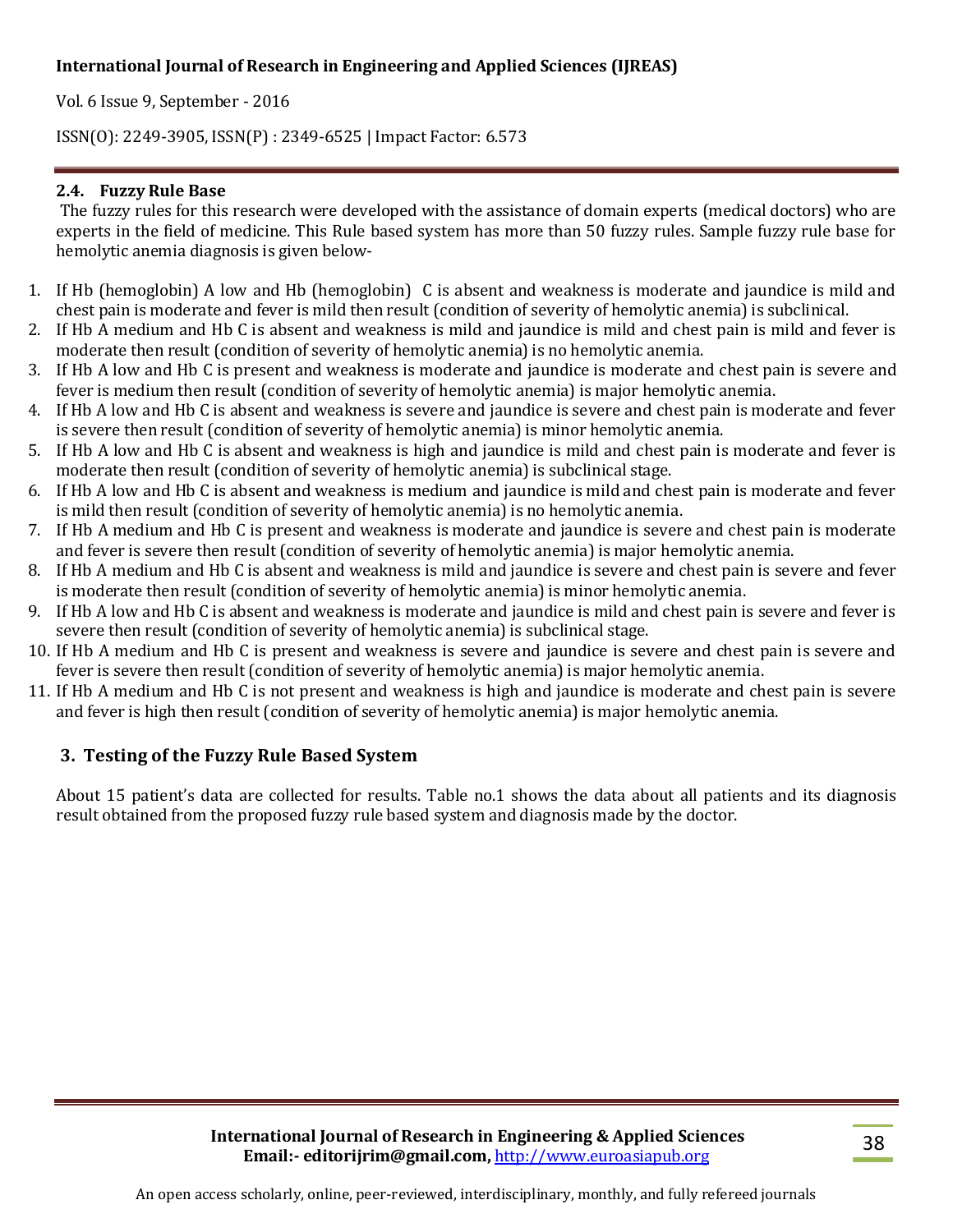Vol. 6 Issue 9, September - 2016

ISSN(O): 2249-3905, ISSN(P) : 2349-6525 | Impact Factor: 6.573

| <b>P.</b> , No. | <b>INPUT DATA</b>               |                      |                |                 |                      |                | <b>OUTPUT-DATA</b>   | <b>Doctors</b><br><b>Diagnosis</b>   |
|-----------------|---------------------------------|----------------------|----------------|-----------------|----------------------|----------------|----------------------|--------------------------------------|
|                 | Level<br>of<br>H <sub>b</sub> A | Hbl -<br>$\mathbf C$ | weakness       | <b>Jaundice</b> | <b>Chest</b><br>pain | Fever          | <b>Result by FES</b> | <b>Result</b><br>by<br><b>Expert</b> |
| $\mathbf{1}$    | $\overline{2}$                  | $\boldsymbol{0}$     | $\overline{4}$ | $\overline{2}$  | $\overline{3}$       | $\overline{4}$ | 40 (Sub clinical)    | Sub clinical                         |
| $\overline{2}$  | 6                               | $\boldsymbol{0}$     | $\overline{3}$ | 3               | $\sqrt{2}$           | $\overline{2}$ | 20 (Normal)          | Normal                               |
| 3               | 3                               | $\mathbf{1}$         | 5              | 6               | 6                    | $\overline{4}$ | 80 (Major)           | Major                                |
| $\overline{4}$  | 5                               | $\boldsymbol{0}$     | $\overline{7}$ | 5               | 6                    | 3              | 65 (Minor)           | Minor                                |
| 5               | 3                               | $\boldsymbol{0}$     | 6              | $\overline{4}$  | 5                    | $\overline{4}$ | 50(Sub clinical)     | Sub Clinical                         |
| 6               | $\overline{7}$                  | $\boldsymbol{0}$     | $\overline{2}$ | $\mathbf{1}$    | $\overline{2}$       | $\mathbf{1}$   | 25 (Normal)          | Normal                               |
| $\tau$          | $\overline{4}$                  | $\mathbf{1}$         | $\overline{7}$ | 9               | 10                   | $\overline{2}$ | 90 (Major)           | Major                                |
| $\,8\,$         | $\overline{7}$                  | $\boldsymbol{0}$     | $\overline{4}$ | $8\,$           | 9                    | $10\,$         | 70 (Minor)           | Sub clinical                         |
| 9               | $\overline{2}$                  | $\boldsymbol{0}$     | $\,8\,$        | $\overline{2}$  | $\tau$               | 6              | 50 (Sub Clinical)    | Sub Clinical                         |
| 10              | $\mathbf{1}$                    | $\boldsymbol{0}$     | 9              | $\overline{7}$  | $\,8\,$              | $\tau$         | 95 (Major)           | Major                                |
| 11              | $\overline{8}$                  | $\mathbf{0}$         | $\overline{7}$ | 5               | $\overline{7}$       | $\overline{8}$ | 45 (Sub Clinical)    | Normal                               |
| $\overline{12}$ | $\overline{8}$                  | $\boldsymbol{0}$     | $\overline{3}$ | 3               | $\overline{2}$       | $\overline{3}$ | 20 (Normal)          | Normal                               |
| $\overline{13}$ | $\overline{7}$                  | $\mathbf{1}$         | $\overline{4}$ | $\overline{2}$  | $\overline{3}$       | $\overline{3}$ | 55(Minor)            | Major                                |
| 14              | 6                               | $\boldsymbol{0}$     | 6              | $\mathbf{1}$    | 6                    | $\overline{5}$ | $60$ (Minor)         | Minor                                |
| $\overline{15}$ | $\overline{5}$                  | $\mathbf{1}$         | $\overline{5}$ | $\overline{4}$  | $\overline{9}$       | $\overline{9}$ | 80 (Major)           | Major                                |

# **Table 1: Result by fuzzy rule based system and medical expert-**

**International Journal of Research in Engineering & Applied Sciences Email:- editorijrim@gmail.com,** http://www.euroasiapub.org

39